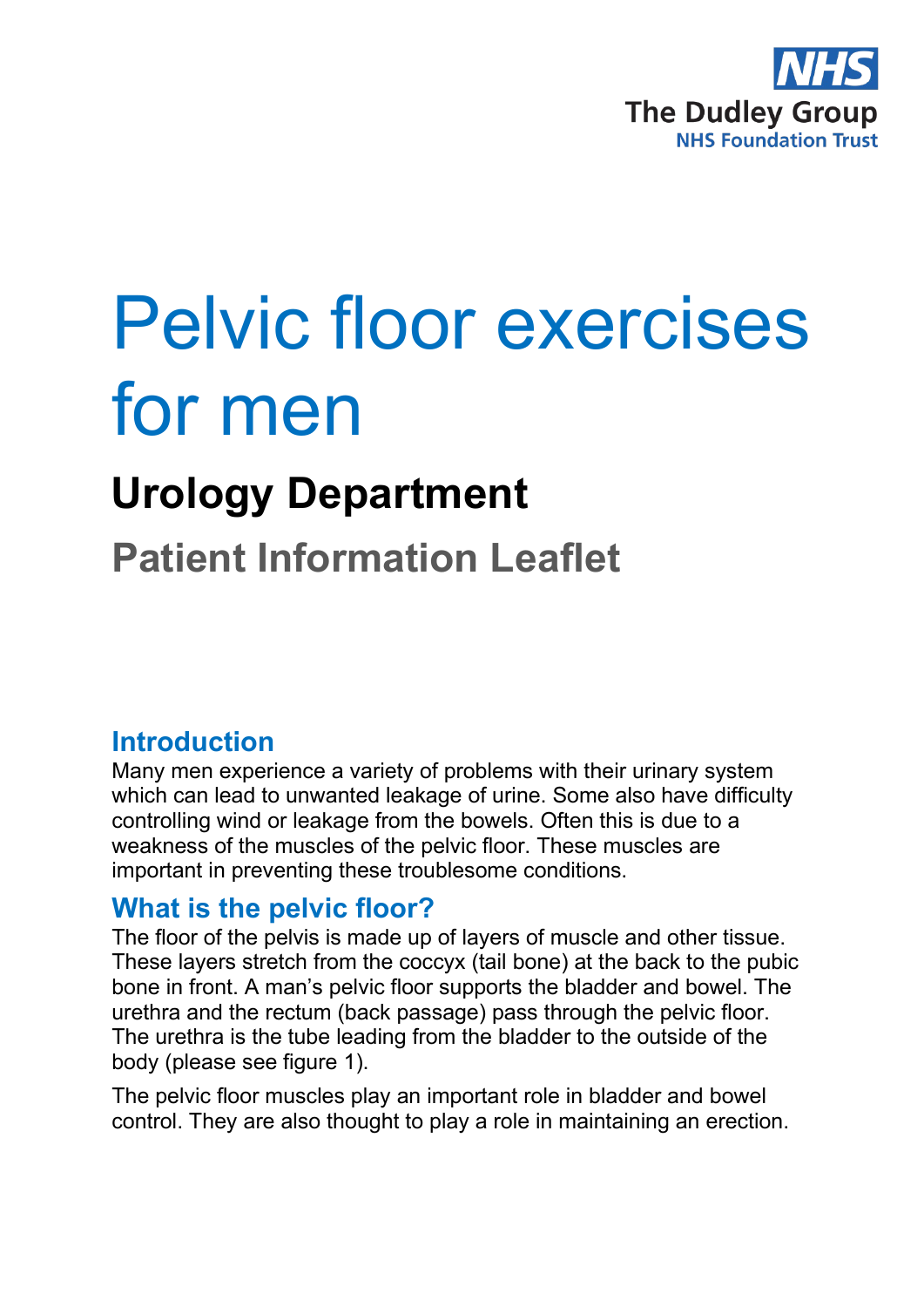

Figure 1 shows the male pelvic floor area

## **Why do the pelvic floor muscles get weak?**

The pelvic floor muscles can be weakened by:

- Surgery for an enlarged prostate gland
- Continual straining to empty the bowels, usually due to constipation
- A chronic cough, due to chronic bronchitis or asthma, or a smoker's cough
- Damage to nerves, which can happen after a stroke or spinal injury, or can result from conditions such as multiple sclerosis

It is also thought by many that lack of general fitness and a lot of heavy lifting can weaken the pelvic floor.

#### **What are pelvic floor exercises?**

You can improve control of your bladder and bowel by doing exercises to strengthen your pelvic floor muscles. These exercises may also be useful in conjunction with a bladder retraining programme. This programme is aimed at improving bladder control in people who experience an urgent need to pass urine frequently and who may not always 'make it in time'.

Please note that people who have weak pelvic floor muscles due to nerve damage will be given advice by the specialists who are looking after their health care.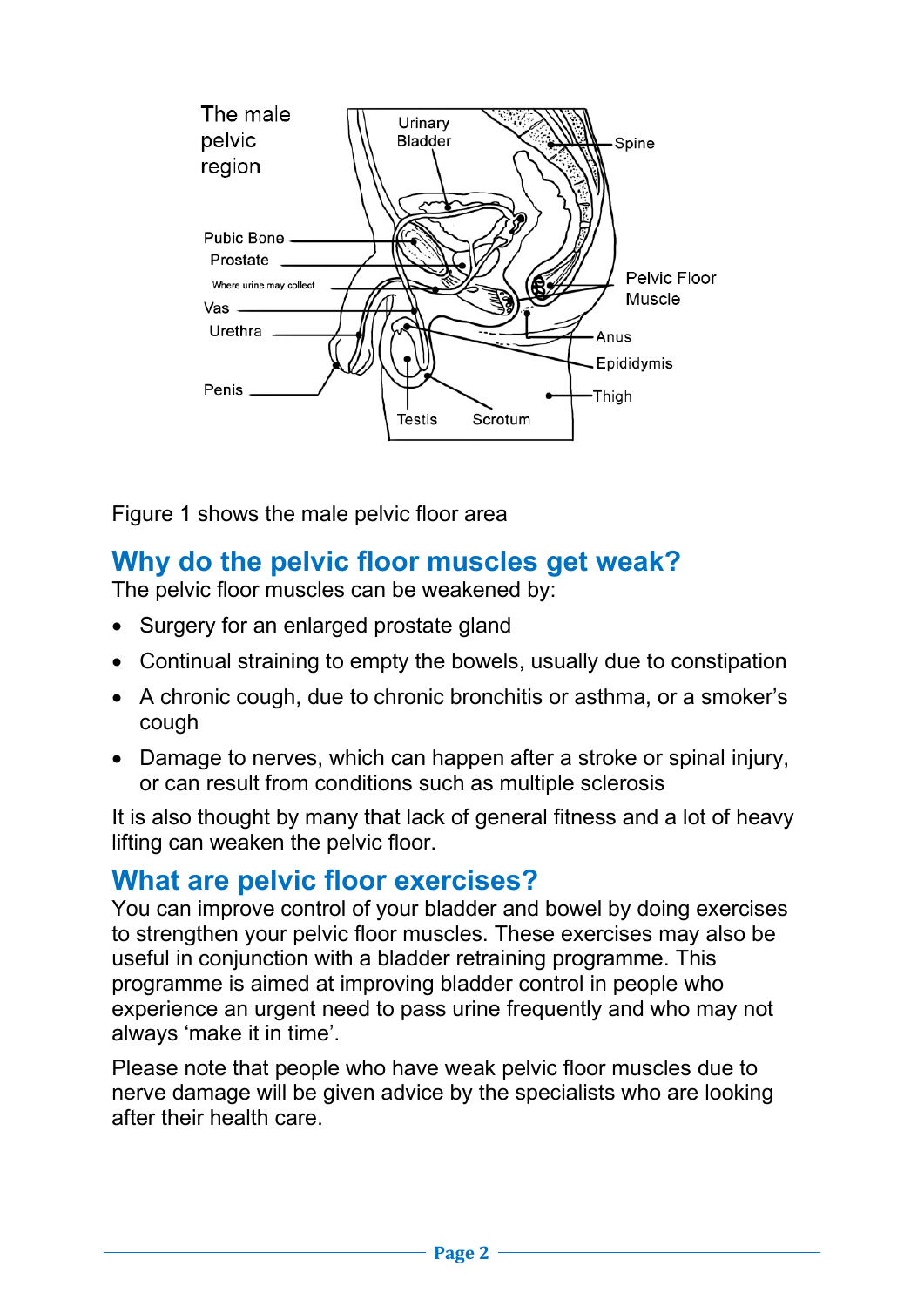# **How do I identify my pelvic floor muscles?**

The first thing to do is to correctly identify the muscles which need to be exercised.

- 1. Sit or lie comfortably with the muscles of your thighs, buttocks and abdomen (tummy) relaxed.
- 2. Tighten the ring of muscle around the back passage as if you are trying to control diarrhoea or wind. You should be able to feel the muscle move. You need to concentrate on using the correct muscles; do not tighten your buttocks, thighs or tummy muscles.
- 3. In order to contract your pelvic floor muscles, it may help you to imagine you are passing urine, trying to stop the flow mid-stream and then starting again. (**Important**: do not try to stop the stream when you are actually passing urine, as this may cause problems with bladder emptying).

If your technique is correct, each time that you tighten your pelvic floor muscles you may feel the base of your penis lift up slightly towards your abdomen. This is known as the squeeze and lift action.

If you are unable to feel the definite squeeze and lift action of your pelvic floor muscles, speak to one of the urology specialist nurses. They will refer you to a specialist in this area to help you to get your pelvic floor muscles working correctly. Even men with very weak pelvic floor muscles can learn how to do these exercises, with help from a physiotherapist or continence adviser who has specialist expertise in this area.

#### **How do I do the pelvic floor exercises?**

Now that you can feel the muscles working, you can start to exercise them. Your pelvic floor muscles need to:

- have stamina (not tire quickly) see exercise one and
- be able to react quickly to sudden stresses such as coughing, laughing or exercise that puts pressure on the bladder – see exercise two

These exercises can be performed in a standing, sitting or lying position with your knees slightly apart.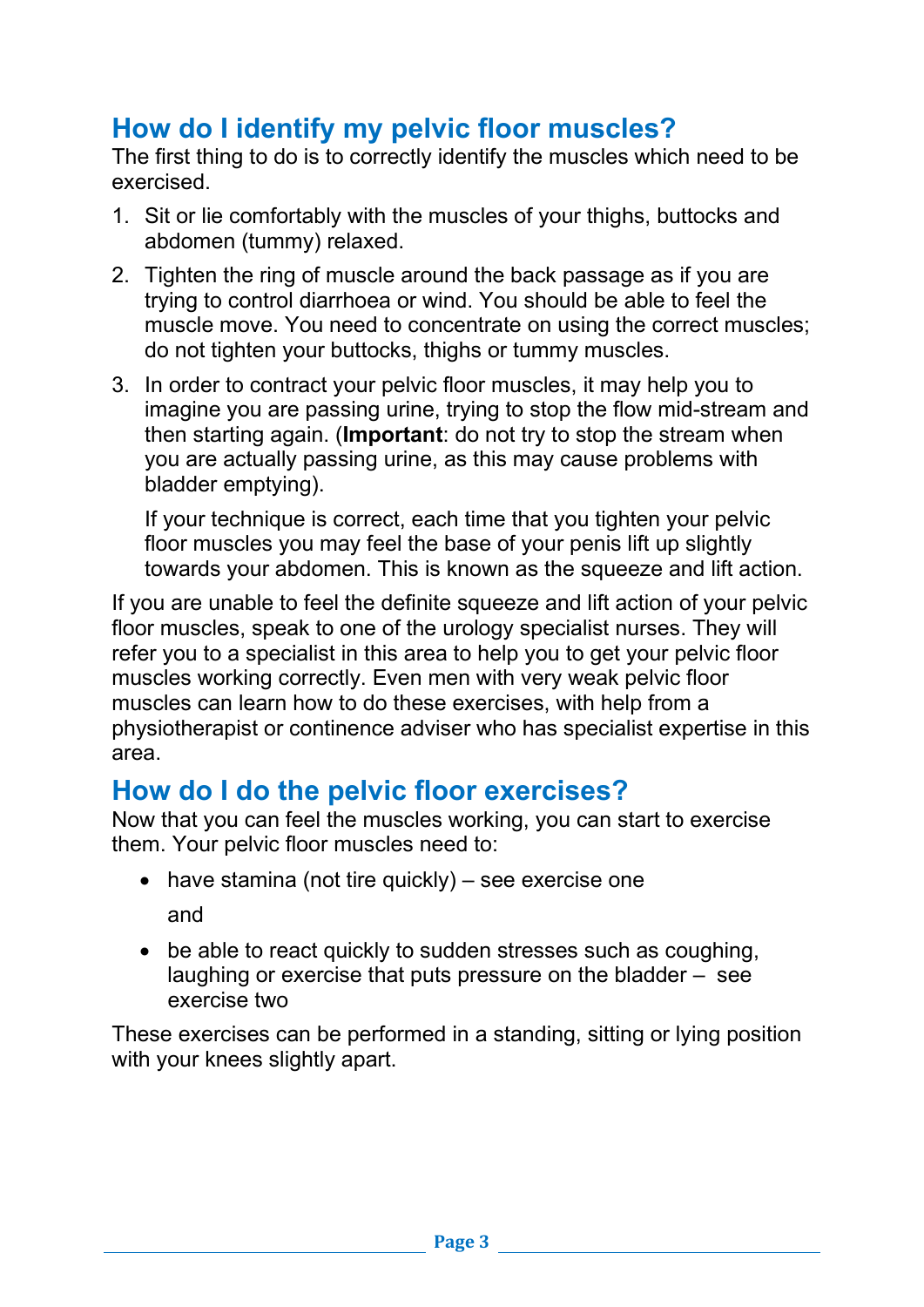#### **Exercise one**

Tighten and pull up your pelvic floor muscles as hard as you can, and try to hold this contraction for five seconds. Release slowly and relax for five seconds – you should have a definite sensation of 'letting go'.

Practise this and build up your strength until you can do 10 slow contractions at a time, each with a 10 second hold.

#### **Exercise two**

Tighten your pelvic floor muscles as before but this time hold for just one second, before releasing. Try to achieve a strong muscle tightening with up to 10 quick contractions one after the other.

Aim to do a set of 10 of exercise one followed by a set of 10 of exercise two, three to four times each day.

**Important:** while doing your exercises, **do not** hold your breath or push down instead of squeezing and lifting up.

It takes time for exercises to strengthen muscles. You are unlikely to notice an improvement for several weeks so you will need to be persistent. You will need to exercise regularly for at least three months before your muscles are up to full strength.

#### **Make your exercises a daily routine.**

Once you have learnt this technique, you should do your exercises regularly at times when you can give them your full concentration. It is often helpful to have regular times during the day when you do your exercises, such as after going to the toilet, when making a drink etc. This can make it easier to remember to do the exercises.

You should also practise these exercises when getting up from a chair, coughing or lifting – some men find that this helps them to regain bladder control.

**Remember:** good results take time to achieve. You will probably not notice an improvement for several weeks and it will be a few months before you achieve your maximum performance.

When you have recovered control of your bladder, you should continue to practise these exercises twice a day for life, to maintain the strength of your pelvic floor.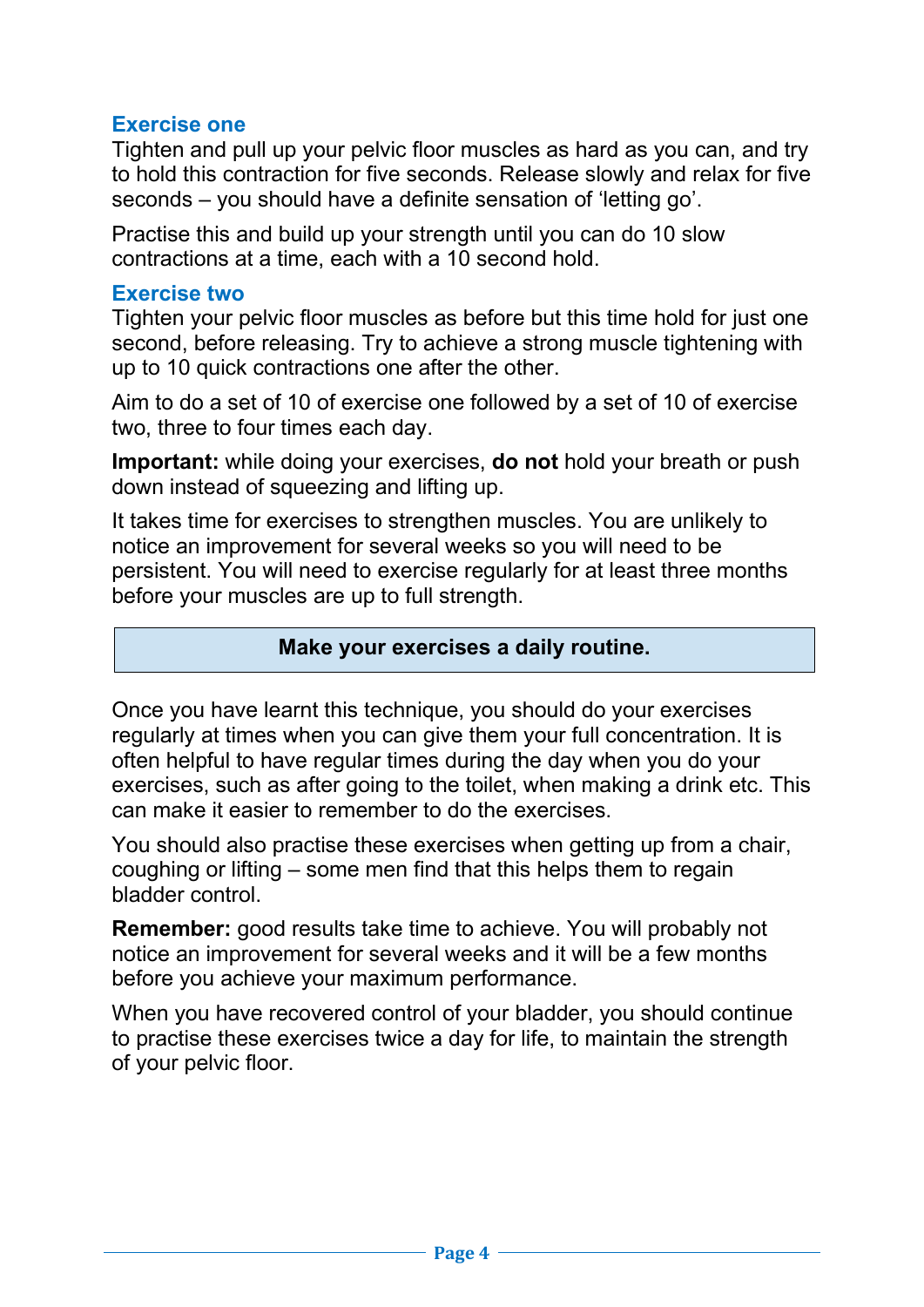# **Can I find out more?**

If you need more advice about continence issues, please contact:

**Dudley Continence Service** Brierley Hill Health and Social Care Centre Venture Way Brierley Hill DY5 1RU 01384 321517 (8.30am to 4.30pm, Monday to Friday)

# **Contact information**

If you have any questions, would like more information, or if there is anything you do not understand about this leaflet, please contact:

The urology nurse specialists on 01384 456111 ext. 2873 (8am to 4pm, Monday to Friday)

Russells Hall Hospital switchboard number: 01384 456 111

#### **This leaflet can be downloaded or printed from:**

http://dgft.nhs.uk/services-and-wards/urology/

If you have any feedback on this patient information leaflet, please email dgft.patient.information@nhs.net